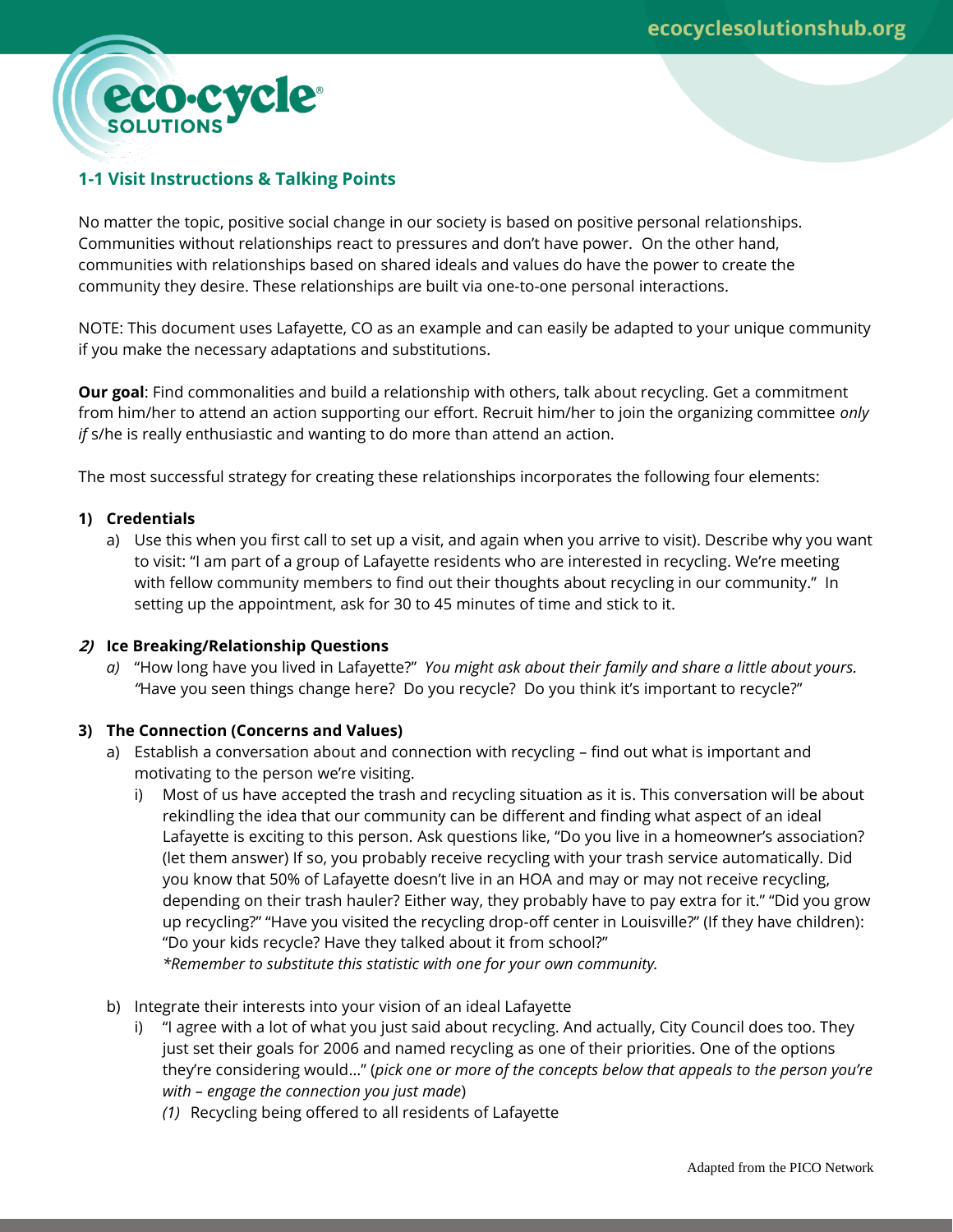

- *(2)* Everyone getting the deals that the HOAs currently get bulk buying of recycling service increases efficiency
- *(3)* Twice the service for half the price
- *(4)* Competition through contracting (if business-oriented individual) *\*Remember to adjust for your own community.*